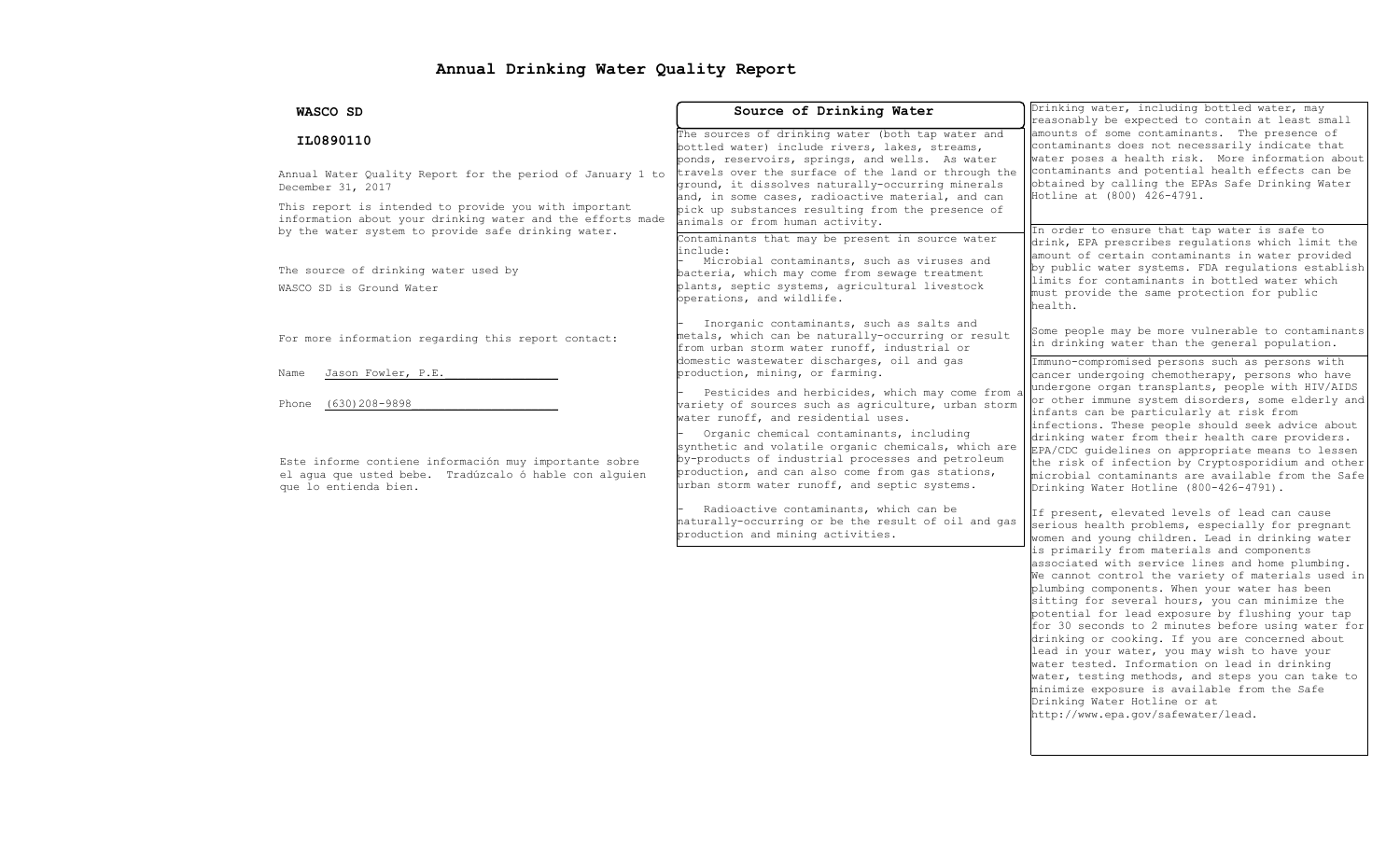#### Source Water Information

| Source Water Name |                     | Type of Water | Report Status Location |                                 |
|-------------------|---------------------|---------------|------------------------|---------------------------------|
| WELL 1 (00915)    | EASTERN END OF CARL | GM            | Active                 | 39 W 742 Carl Sandqurq          |
| WELL 2 (01402)    | NEAR ELEVATED TANK  | GW            | Active                 | 40 W 250 La Fox Road            |
| WELL 3 (01763)    | CAMPTON CROSSINGS   | GW            | Active                 | 40 W 131 Campton Crossing Drive |

#### Source Water Assessment

We want our valued customers to be informed about their water quality. If you would like to learn more, please feel welcome to attend any of our reqularly scheduled meetings. The source water assessment for our supply has been completed by the Illinois EPA. If you would like a copy of this information, please stop by the District Office or call our water operator at (630) 208-9898. To view a summary version of the completed Source Water Assessments, including: Importance of Source Water; Susceptibility to Contamination Determination; and documentation/recommendation of Source Water Protection Efforts, you may access the Illinois EPA website at http://www.epa.state.il.us/cgi-bin/wp/swap-fact-sheets.pl.

Source of Water: WASCO SDTo determine Wasco Sanitary District's susceptibility to groundwater contamination, information obtained during a Well Site Survey performed by the Illinois Rural Water Association on April 22, 1999 was reviewed. Based on this information, one potential source of contamination was identified within proximity of the water supply's wells: a sanitary sewer. The Illinois EPA does not consider the water supply's source water susceptible to contamination. This determination is based on a number of criteria including: monitoring conducted at the well; monitoring conducted at the entry point to the distribution system; and the available hydrogeologic data on the wells. In anticipation of the U.S. EPA's proposed Ground Water Rule, the Illinois EPA has determined that the Wasco Sanitary District's source water is not vulnerable to viral contamination. This determination is based upon the completed evaluation of the following criteria during the Vulnerability Waiver Process: the supply's wells are properly constructed with sound integrity and proper site conditions; a hydrogeologic barrier exists that should prevent pathogen movement; all potential routes and sanitary defects have been mitigated such that the source water is adequately protected; monitoring data did not indicate a history of disease outbreak; and a sanitary survey of the water supply did not indicate a viral contamination threat. Because the supply's wells are constructed in a confined aquifer, that should minimize the movement of pathogens into the wells, well hydraulics were not considered to be a significant factor in the vulnerability determination. Hence, well hydraulics were not evaluated for this groundwater supply.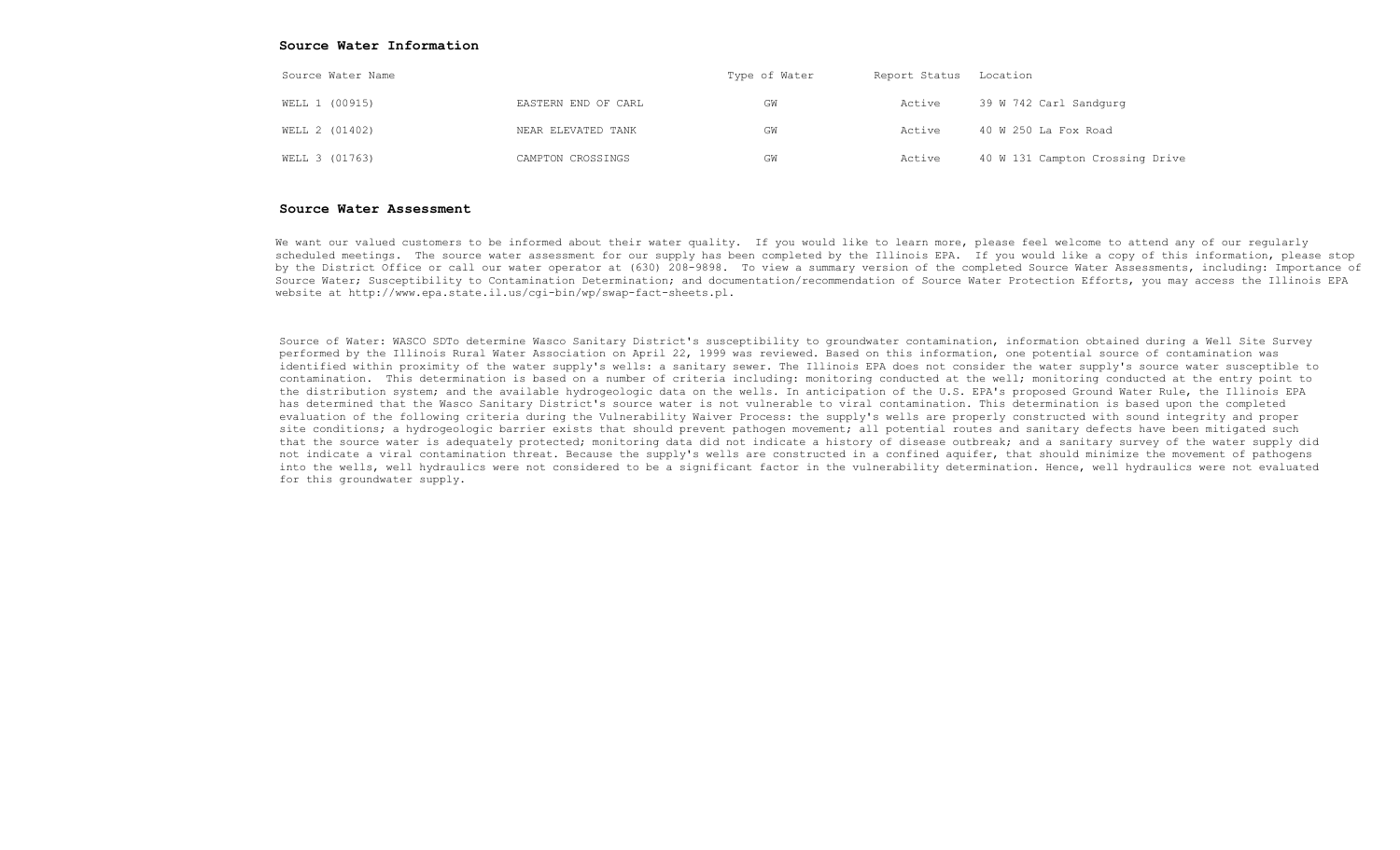## 2017 Regulated Contaminants Detected

### Lead and Copper

Definitions:

Action Level Goal (ALG): The level of a contaminant in drinking water below which there is no known or expected risk to health. ALGs allow for a margin of safety.

Action Level: The concentration of a contaminant which, if exceeded, triggers treatment or other requirements which a water system must follow.

| Lead and Copper | Date Sampled | MCLG | Action Level<br>(AL) | 90th<br>Percentile | # Sites Over<br>AL | Units | Violation | Likely Source of Contamination                                                                                |
|-----------------|--------------|------|----------------------|--------------------|--------------------|-------|-----------|---------------------------------------------------------------------------------------------------------------|
| Copper          | 09/24/2015   | 1.3  | 1.3                  | 0.26               |                    | ppm   |           | Erosion of natural deposits; Leaching from<br>wood preservatives; Corrosion of household<br>plumbing systems. |
| Lead            | 09/24/2015   |      | 15                   | 2.3                |                    | ppb   |           | Corrosion of household plumbing systems;<br>Erosion of natural deposits.                                      |

## Water Quality Test Results

| Definitions:                                          | The following tables contain scientific terms and measures, some of which may require explanation.                                                                                                                                                                         |
|-------------------------------------------------------|----------------------------------------------------------------------------------------------------------------------------------------------------------------------------------------------------------------------------------------------------------------------------|
| Avg:                                                  | Requlatory compliance with some MCLs are based on running annual average of monthly samples.                                                                                                                                                                               |
| Level 1 Assessment:                                   | A Level 1 assessment is a study of the water system to identify potential problems and determine (if possible) why<br>total coliform bacteria have been found in our water system.                                                                                         |
| Level 2 Assessment:                                   | A Level 2 assessment is a very detailed study of the water system to identify potential problems and determine (if<br>possible) why an E. coli MCL violation has occurred and/or why total coliform bacteria have been found in our water<br>system on multiple occasions. |
| Maximum Contaminant Level or MCL:                     | The highest level of a contaminant that is allowed in drinking water. MCLs are set as close to the MCLGs as feasible<br>using the best available treatment technology.                                                                                                     |
|                                                       | Maximum Contaminant Level Goal or MCLG: The level of a contaminant in drinking water below which there is no known or expected risk to health. MCLGs allow<br>for a margin of safety.                                                                                      |
| Maximum residual disinfectant level or<br>MRDL:       | The highest level of a disinfectant allowed in drinking water. There is convincing evidence that addition of a<br>disinfectant is necessary for control of microbial contaminants.                                                                                         |
| Maximum residual disinfectant level<br>goal or MRDLG: | The level of a drinking water disinfectant below which there is no known or expected risk to health. MRDLGs do not<br>reflect the benefits of the use of disinfectants to control microbial contaminants.                                                                  |
| na:                                                   | not applicable.                                                                                                                                                                                                                                                            |
| mrem:                                                 | millirems per year (a measure of radiation absorbed by the body)                                                                                                                                                                                                           |
| ppb:                                                  | micrograms per liter or parts per billion - or one ounce in $7,350,000$ gallons of water.                                                                                                                                                                                  |
| ppm:                                                  | milligrams per liter or parts per million - or one ounce in 7,350 gallons of water.                                                                                                                                                                                        |
| Treatment Technique or TT:                            | A required process intended to reduce the level of a contaminant in drinking water.                                                                                                                                                                                        |